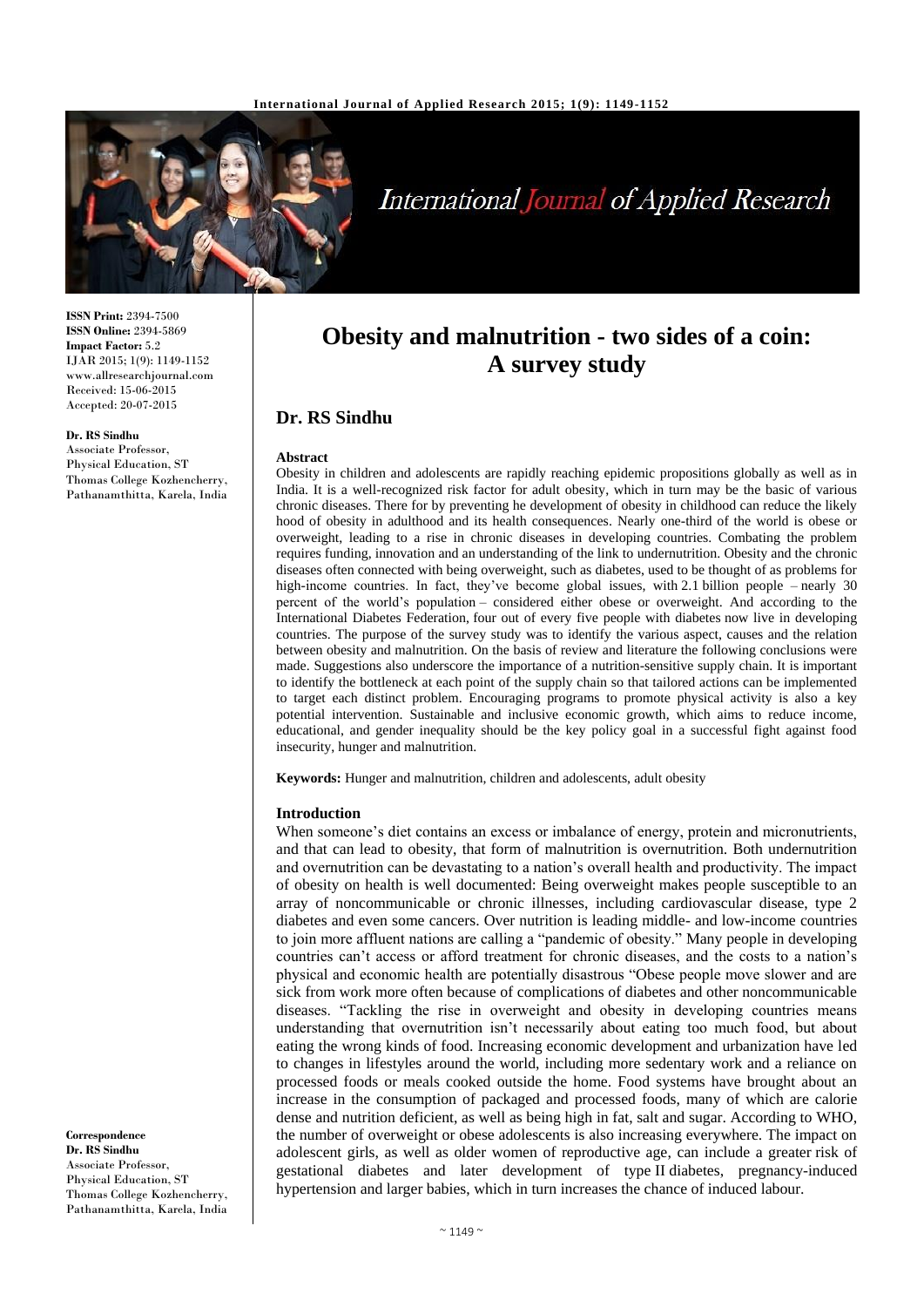Obesity and undernutrition aren't simply two issues that developing countries have to address in parallel – they are linked in a way that has massive ramifications for the futures of those countries. Perhaps counterintuitively, children who start out life suffering from undernutrition often end up suffering from overnutrition and its effects. In low- and middle-income countries, poor nutrition is the cause of almost half of deaths in children under 5 every year. "Innovation in nutrition is needed,". "We need more creativity in how food systems can provide higher-quality products. Governments play a bigger role in educating the public about the dangers of malnutrition and overnutrition.

#### **Causes of obesity & overweight**

Several factors can play a role in gaining and retaining excess weight. These include diet, lack of exercise, environmental factors, and genetics.

**Food and Activity**: People gain weight when they eat more calories than they burn through activity. This imbalance is the greatest contributor to weight gain.

**Environment:** The world around us influences our ability to maintain a healthy weight. For example: Not having area parks, sidewalks, and affordable gyms makes it hard for people to be physically active. Oversized food portions increase Americans' calorie intake, making even more physical activity necessary to maintain a healthy weight. Some people don't have access to supermarkets that sell affordable healthy foods, such as fresh fruits and vegetables. Food advertising encourages people to buy unhealthy foods, such as high-fat snacks and sugary drinks are some examples.

**Genetics**: Research shows that genetics plays a role in obesity. Genes can directly cause obesity in such disorders as Prader-Willi syndrome. Genes also may contribute to a person's susceptibility to weight gain. Scientists believe that genes may increase a person's likelihood of having obesity but that outside factors, such as an abundant food supply or little physical activity, also may be required for a person to have excess weight.<sup>2</sup>

**Health Conditions and Medications**: Some hormone problems may cause overweight and obesity, such as underactive thyroid, Cushing syndrome and polycystic ovary syndrome. Certain medicines also may cause weight gain, including some corticosteroids, antidepressants, and seizure medicines<sup>1</sup>

**Stress, Emotional Factors, and Poor Sleep** Some people eat more than usual when they are bored, angry, upset, or stressed. Studies also have found that the less people sleep, the more likely they are to have overweight or obesity. This is partly because hormones that are released during sleep help control appetite and the body's use of energy.

**Malnutrition**: Normal things like resisting disease and growth becomes difficult in a person having malnutrition. Learning abilities reduce and doing physical work is harder. Pregnancy has risks involved and breast milk might not be adequate or nourishing enough. Malnutrition chances increase if the food isn't adequate or nourishing enough. Even though the food might be sufficient to eat,

malnourishment might be there if the micronutrients (minerals and vitamins) aren't sufficient for the daily needs. Malnutrition and disease are linked closely. There are different types of malnutrition (a)Diseaserelated malnutrition arises due to reduced dietary intake, malabsorption, increased nutrient losses or altered metabolic demands Wide-ranging changes in physiological function occur in malnourished patients leading to increased rates of morbidity and mortality (b)This condition could cause harm to various essential organs and their functions in the human body. While the lack of ample nutrients causes improper growth, it could also cause rickets, organ failure and stunted growth. The common four types of malnutrition which a person might suffer from are as follows.

**Growth failure malnutrition:** When the growth of an individual is not as per

the expectation and age then it come undergrowth failure malnutrition.

**Chronic malnutrition and stunting:** This condition takes a lot of time to occur. The consequences of the condition are also severe. This condition starts before a child is born due to improper maternal health.

**Micronutrient malnutrition:** This is a condition that develops due to lack of vitamins A, B, C, D, selenium, iodine, iron, zinc, folate, and calcium. For the various processes of the body, these micronutrients are of great importance. A healthy person can become malnourished if these things are deficient.

**Wasting or acute malnutrition:** This is a condition that occurs if there is a drastic weight or sudden weight loss. It is divided into three types:

- **Marasmus:** This condition occurs when the tissue and the body fat start decreasing at a very rapid pace. This happens to compensate for the lack of nutrients in the body.
- **Kwashiorkor:** In this condition, a child may have swollen limbs due to pitting oedema.
- **Marasmic-kwashiorkor:** This condition is a combination of both the above conditions.

#### **Some of the common causes of malnutrition are inclusive of the following:**

- Digestive problems along with issues of absorption of nutrients: disease such as bacterial overgrowth in the intestine, celiac disease, and Crohn's disease can lead to malnutrition.
- Excessive consumption of alcohol can lead to a person consuming fewer amounts of micronutrients, calories, and protein.
- Mental health disorders like depression can lead to an increased risk of malnutrition.
- Some of the studies have revealed that being frail, lacking muscle strength, and having poor mobility increases the risk of malnutrition.
- In both developed and developing countries lack access to sufficient food leads to the condition of malnutrition in the children.

### **The best food for malnutrition**

Given below is the list of top food products which are best for malnutrition: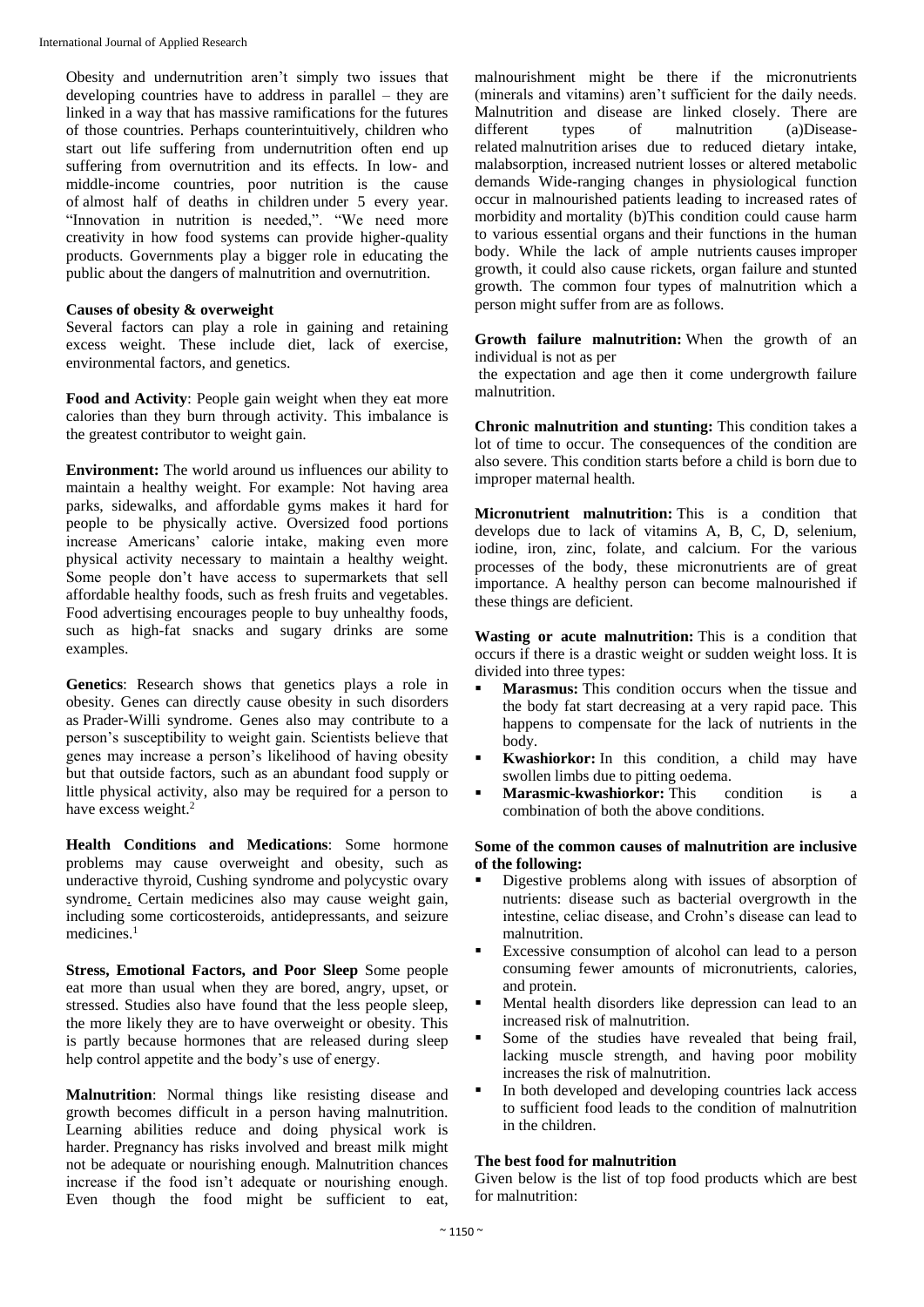- **Carbohydrates:** Consuming carbohydrates in a sufficient amount is very important. They help in the storage of the protein along with getting a sufficient amount of energy.
- **Vegetables and fruits:** A person suffering from the condition of malnutrition must take vitamins available from fresh vegetables and fruits.
- Protein is responsible for providing the body with the essential nitrogen which cannot be received from the lipids or carbohydrates. It is also very important for cell formation. It also improves the immune system.
- A person suffering from malnutrition must also include fats in the diet as they play an important role in maintaining healthy hair and skin. It also insulates the body from the shocks.
- Vitamins and minerals: these play a pivotal role in the body performing different functions. It not only promotes good health, but it also protects against several diseases and infections.
- Balanced diet: one of the best ways to prevent malnutrition is to consume a balanced diet with all the vitamins and minerals.
- Drinking plenty of water: keeping oneself hydrated also plays a vital role. A person should drink at least 8 glasses of water daily.
- Including food products that are a rich source of vitamin B-12 can be very beneficial for the person suffering from malnutrition.

### **Malnutrition and obesity connections**

Poverty and Obesity are Connected to Hunger and Food Insecurity. Poverty results in food insecurity and often hunger, which can lead to malnutrition. Furthermore, the absence of a diversified, nutrient-dense diet can lead to overnutrition, subsequent obesity, and failure to meet micronutrient requirements. Malnutrition is the lack of proper nutrition, caused by not having enough to eat, not enough of the right things, or not being able to use the food one eats. Obesity is linked to malnutrition in 3 main ways: Some People with obesity struggle to eat balanced foods. In some people with obesity, getting good nutrition can be a challenge. The increased availability of low-cost, highcalorie, nutrient-poor foods over the past four decades is a key component to the rise in obesity worldwide. Modern agriculture and food processing techniques lead to a relative reduction in the micronutrient content of common foods. Despite an excess of dietary calorie intake, obese individuals have relatively high rates of micronutrient deficiencies. The risk of type 2 diabetes is increased 4-fold in obese patients. Increased insulin resistance, incretin hormone resistance, oxidative stress, pancreatic *β*-cell dysfunction, and genetic and behavioural factors all contribute to the development of diabetes in obese individuals. Specific micronutrient deficiencies in obese individuals may also influence the development of type 2 diabetes. The physical impact of excess fat in people with the disease of obesity can make it hard for the body to absorb key nutrients such as vitamin D, chromium, biotin, and Thiamine.

Vitamin D: High rates of vitamin D insufficiency and frank deficiency have been reported in obese individuals and in diabetics. The prevalence of vitamin D in sufficiency While some controversy exists over treatment targets in individuals with mild insufficiency of vitamin D especially for the purported extra skeletal effects of vitamin D

supplementation, a significant amount of evidence suggests there may be some beneficial effect in using vitamin D supplementation for improvement in glucose metabolism and insulin signalling in patients with type 2 diabetes or impaired glucose tolerance. Recent reviews and meta-analyses of clinical trials suggest a potential effect of vitamin D supplementation on the development of type 2 diabetes in high-risk individuals

**Chromium:** Chromium deficiency in humans has been identified in severely malnourished patients who demonstrate severe insulin resistance, hyperglycaemia, hypertriglyceridemia, and painful neuropathy. The main dietary sources of chromium include yeast, meats, and wheat germ. The use of stainless-steel pots and utensils increases the chromium content of food as traces of chromium are liberated from the steel during preparation. Body stores of chromium are intracellular, mainly in the liver.

**Biotin:** is a water soluble vitamin that serves as a cofactor for carboxylase enzymes in fatty acid synthetic pathways, the citric acid cycle, and amino acid metabolism In addition to its biochemical function, circulating biotin regulates gene expression. A patients with type 2 diabetes demonstrate lower circulating levels of biotin compared to healthy controls and an inverse relationship between biotin level and fasting plasma glucose has been reported. Thiamine: is an essential micronutrient that acts as a cofactor for several key enzymes in glucose and amino acid metabolism including transketolase, pyruvate dehydrogenase, *α*-ketoglutarate dehydrogenase, and *α*-keto acid decarboxylase.

**Antioxidant Vitamins:** The high rate of vitamin C deficiency in obese individuals suggests that supplementation may be beneficial. Increasing dietary intake of fruits and vegetables can also address this deficiency and is currently recommended as part of a lifestyle intervention for the prevention and treatment of type 2 diabetes.

**Risk factors:** Medical problems. In some people, obesity can be traced to a medical cause, such as Prader-Willi syndrome, Cushing's syndrome and other conditions. Medical problems, such as arthritis, also can lead to decreased activity, which may result in weight gain.

### **Conclusion**

Follow a healthy diet plan with lots of fruits, vegetables, lean meats and dairy products, and whole grains, as nutrition and obesity are interrelated. Stop eating junk or processed foods, fatty and sugary foods. Exercise regularly. Use vegetable-based oil instead of animal-based fats. Get enough sleep because it helps reduce stress. Countries must start prioritising nutrition programs within their national budgets. Sustain global commitment, Progress towards reducing malnutrition will require a steadfast commitment from the international community, bring girls' health into focus, expand reach through community health workers, align other sectors with nutrition goals, devote funding to nutrition programs. It is also conclude that in obese patients, undernutrition and risk of malnutrition could be present at the same time. An involuntary weight loss more than 10% or reduction in caloric intake allowed to identify patients who, despite having excess weight, met the criteria for malnutrition or risk of malnutrition. Suggestions also